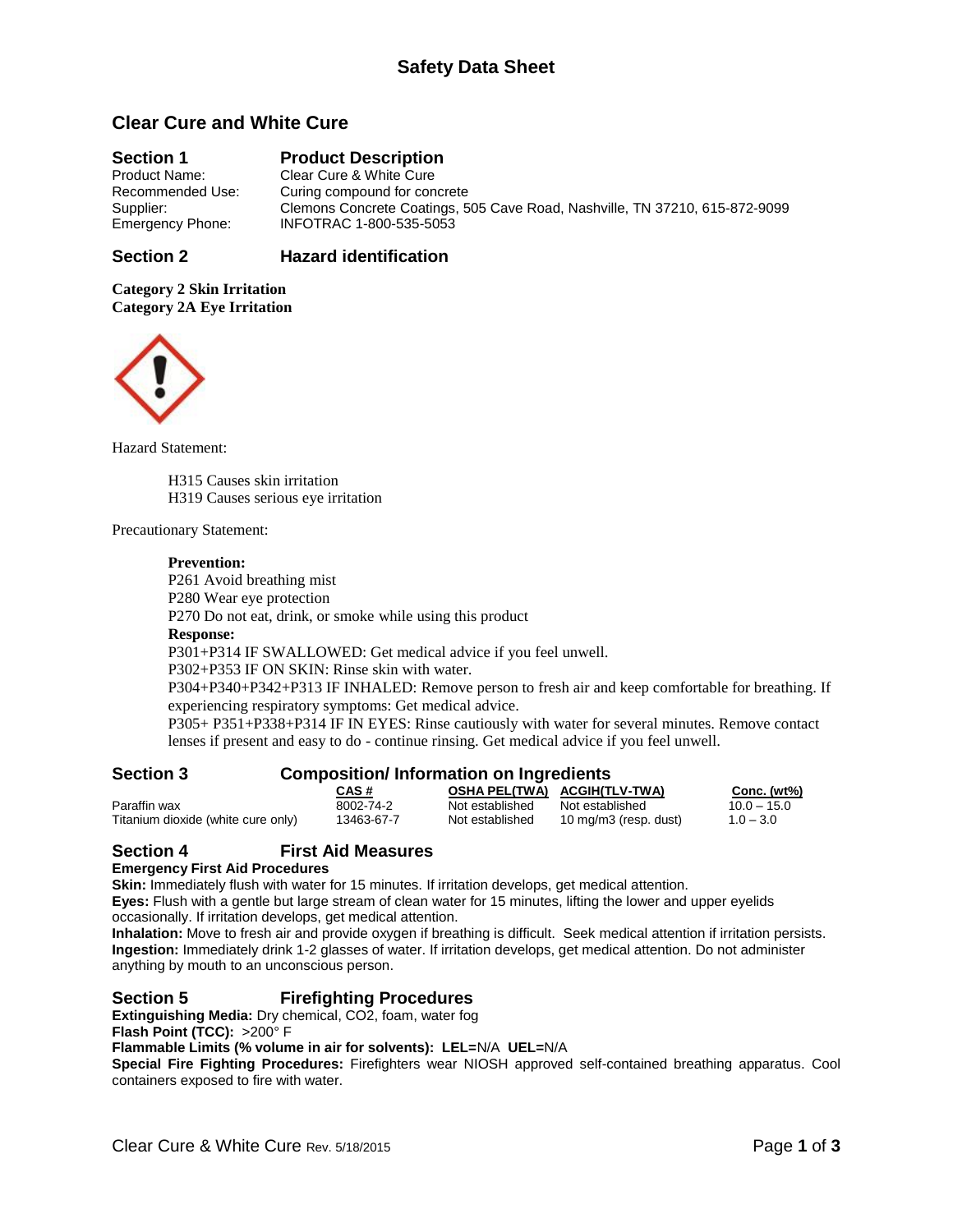# **Section 6 Spill or Leak Procedures**

**Steps to Take if Material is Released or Spilled:** No health affects expected from the clean-up of the material if contact can be avoided. Follow the protection information found in Section 8 of this SDS. Absorb spillage in suitable inert material. Sweep or scrape up and containerize. Rinse affected area thoroughly with water.

## **Section 7 Handling and Storage**

**Normal Handling:** Always use good industrial hygiene practices and safety guidelines.

**Storage:** Store material in its original container. Keep containers tightly closed when not in use.

**Waste Disposal Method:** Material is not considered a RCRA Hazardous Waste. Dispose of material in accordance with federal, state, and local guidelines.

**Special Precautions:** Avoid freezing. Store in a cool, dry place with adequate ventilation.

#### **Section 8 Protection Information**

**Respiratory Protection:** Use NIOSH-approved organic vapor respirator when exposure levels cannot be maintained below limits or the chance of mist inhalation is present.

**Ventilation:** Provide adequate mechanical ventilation to keep exposure levels below TLV's.

**Protective Gloves:** Wear impervious chemical gloves.

**Eye Protection:** Wear chemical safety glasses.

**Other Protective Clothing or Equipment:** As needed to prevent repeated/prolonged contact.

**Work/Hygienic Practices:** Use only in adequately-ventilated area unless recommended respiratory protection is used. Wash thoroughly with soap and water after handling and before eating, smoking, or using washroom. If clothes become contaminated, change to clean clothing and wash contaminated clothes before re-use.

**Section 9 Physical Data Appearance:** Cloudy **Odor:** Sweet **Odor Threshold:** No data available **pH:** 4.0-6.5 **Freezing/Melting Point:** 32° F **Boiling Point:** 212° F **Flash Point:** >200° F **Evaporation Rate:** Not determined **Flammability (solid, gas):** Non-flammable liquid **Upper/lower Flammability:** Not determined **Vapor Pressure:** 2.3 kPa (@ 20°C) **Vapor Density:** 0.62 (air=1) **Relative Density:** 0.99 g/cc **Solubility:** Miscible with water **Partition Coefficient:** Not determined **Auto-ignition Temperature:** Not determined **Decomposition temperature:** Not determined **Viscosity:** Not determined

### **Section 10** Reactivity Data

**Reactivity:** Stable. **Conditions to avoid:** None known. Hazardous Polymerization: Will not occur.

Hazardous decomposition products: Produces normal products of combustion

# **Section 11 Toxicity Data**

**Carcinogen:** No. **Routes of Exposure:** Inhalation, ingestion, eyes, and skin. **Acute Toxicity Lethal Doses (ATE):** LC50 (inhl) >30.0 mg/l LD50 (oral) >5000 mg/kg

LD50 (skin) >5000 mg/kg

#### **Health Hazards:**

**Acute:** May cause moderate skin irritation. Inhalation of vapor/mist may irritate nose and throat. Ingestion of large quantities may cause drowsiness, dizziness, confusion, or loss of coordination. Direct eye contact may